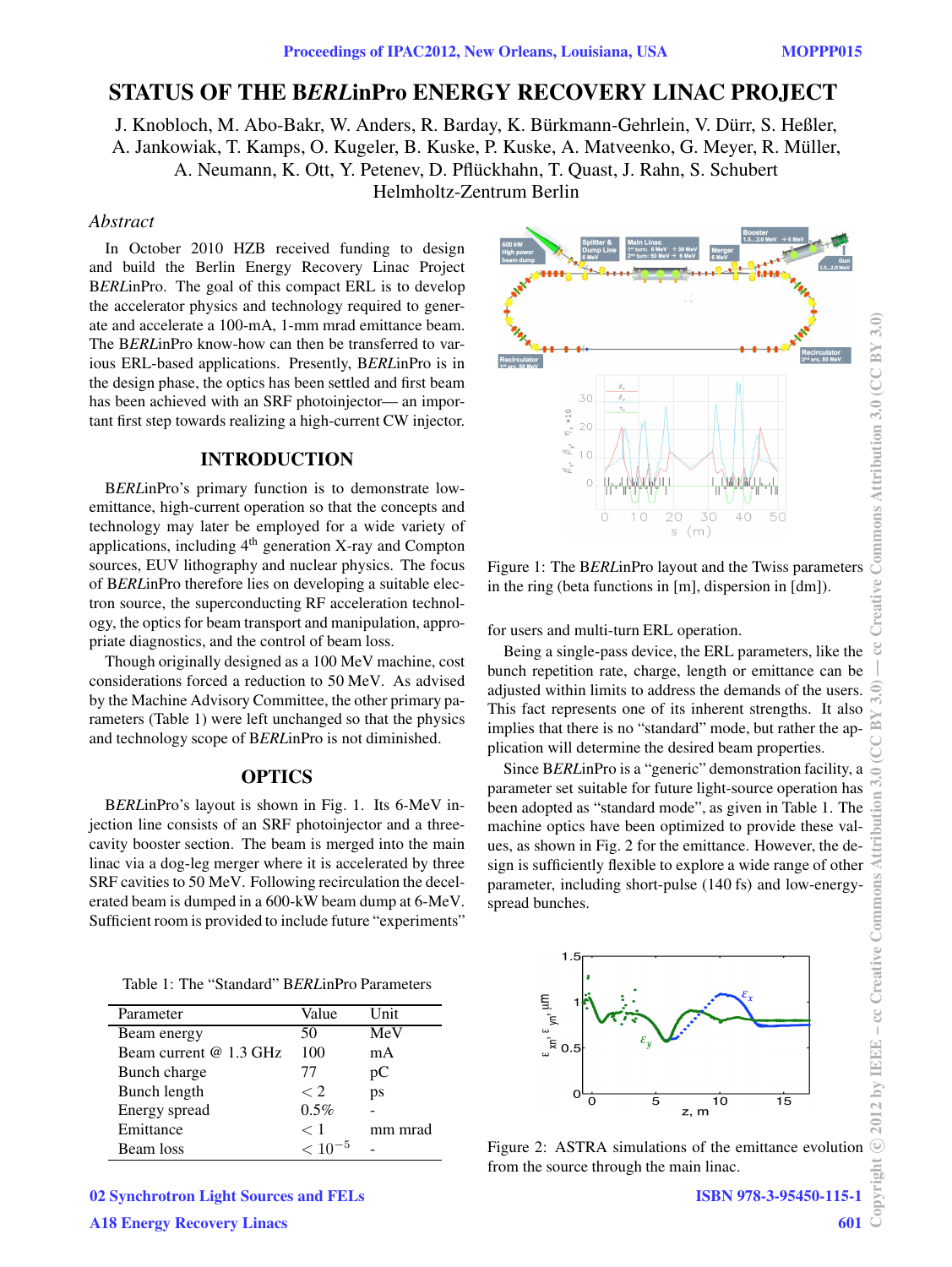# *Injection Line*

An SRF cavity serves as a 1.8-MeV electron source. A SC solenoid refocusses the beam prior to acceleration in the 3-cavity booster. To reduce the number of costly RF-power transmitters, only the last two cavities accelerate while the first cavity operates near zero crossing to chirp the bunch for subsequent compression.

The merger is designed as a dogleg with quadrupoles mandatory for dispersion control. Sets of four quadrupoles behind the booster and in front of the linac provide emittance compensation and adjust the beta functions in the linac to satisfy BBU and matching conditions.

The final bunch properties are limited by those achievable in the injector. Also, the bunch compression depends on maintaining short bunches in the booster to limit RF curvature. This results in a number of layout restrictions:

- The solenoid must be as close as possible to the photoinjector cavity to minimize the transverse bunch size.
- The booster must be as close as possible to the cathode to minimze bunch lengthening due to velocity effects.
- The distance between the merger dipoles has to be short to maintain a small dispersion( $R_{56} = 10$  cm).
- The drift space between the quadrupoles must be large to separate their functionality (40 cm each).

# *Recirculator*

The 44-MeV linac consists of three 7-cell cavities. Three-dipole chicanes before the merger and splitter sections compensate the deflection of the merger and extraction dipoles on the accelerated beam. The arcs are composed of four 45◦ dipoles with a quadrupole in the center. It reduces the maximum dispersion and provides flexibility for vertical matching and choice of  $R_{56}$ , necessary to realize different operating modes. Sets of four individually powered quadrupoles are placed up- and downstream of the arcs to match the Twiss parameters. Their evolution in the ring for the standard mode is given in Fig. 1. Path-length adjustments are made by shifting the two central dipoles in beam direction with simultaneous transverse adjustment of the quadrupole to avoid steering. As a result, the recirculator layout provides:

- A large transverse and longitudinal acceptance to minimizing the loss rate.
- A tuneable  $R_{56}$  ( $-0.25$  m  $< R_{56}$   $< 0.25$  m) to adjust the bunch compression.
- Adjustable betatron phase advance to maximize the BBU limited.
- Sextupoles for non-linear corrections.
- Independent tuning of the arc and the straight sections.

Calculated BBU thresholds are significantly above 100 mA for a wide range of phase advances [1].

ISBN 978-3-95450-115-1



Figure 3: Layout of the SRF injector and SC solenoid.

# **SRF PHOTOINJECTOR**

A 1.3-GHz SRF photoinjector equipped with a  $CsK<sub>2</sub>Sb$ cathode is currently the baseline electron source. Given the many challenges the photoinjector must meet, its development is being staged. As a first step, an all-superconducting  $1\frac{1}{2}$ -cell system (including Pb cathode) was successfully commissioned in 2011 in the HOBICAT facility [2, 3]. Two additional prototypes will follow, the first being in the planning stage. It will include a high-quantum efficiency CsK2Sb photocathode to provide the full B*ERL*inPro bunch charge at average current  $< 5$  mA. The second adds highpower couplers to handle the full 100-mA beam loading.

As shown in Fig. 3, the injector cavity developed at HZD-Rossendorf [4] is the starting point for developing a new design. The shape is being modified to find a compromize that satisfies beam-dynamics requirements, minimizes the peak surface and maximum cathode fields while providing for separation in phase/energy between the design beam and field-emission current. Both  $\frac{1}{2}$ -cell and  $1\frac{1}{2}$ cell designs are being considered.

This cavity is being integrated in a module that adopts the "philosophy" of the Cornell booster system (see below). It includes an adjustable SC solenoid and steerers, as well as ferrite or ceramic beam-pipe absorbers to damp HOMs. The final version also requires two opposing fundamental power couplers to (a) compensate up to 200-kW beam loading and (b) symmetrize the coupler kicks. KEKstyle ERL couplers [5] are planned to handle the 100 kW per coupler. So far they have demonstrated operation up to 40 kW CW [6] and are now being modified to provide additional cooling of the warm inner conductor. HZB is making modifications to permit horizontal coupler installation.

A dedicated beamline for 6-D phase-space beam characterization is included at HOBICAT ("Gunlab") to permit off-line development work. Limited radiation shielding dictates that the average current not exceeds 50  $\mu$ A at 2 MeV. A 25-Hz macro-pulse mode (54-MHz bunch repetition rate for 0.5 ms) will be implemented, with the SRF cavity operated CW. Full 5-mA (later 100-mA) CW operation will then be tested in the B*ERL*inPro building.

A cathode-preparation system, including in-situ analysis chamber, is under construction. It also permits the measurement of the quantum efficiency and the beam's energy distribution. The system can connect to BESSY II beam-

02 Synchrotron Light Sources and FELs